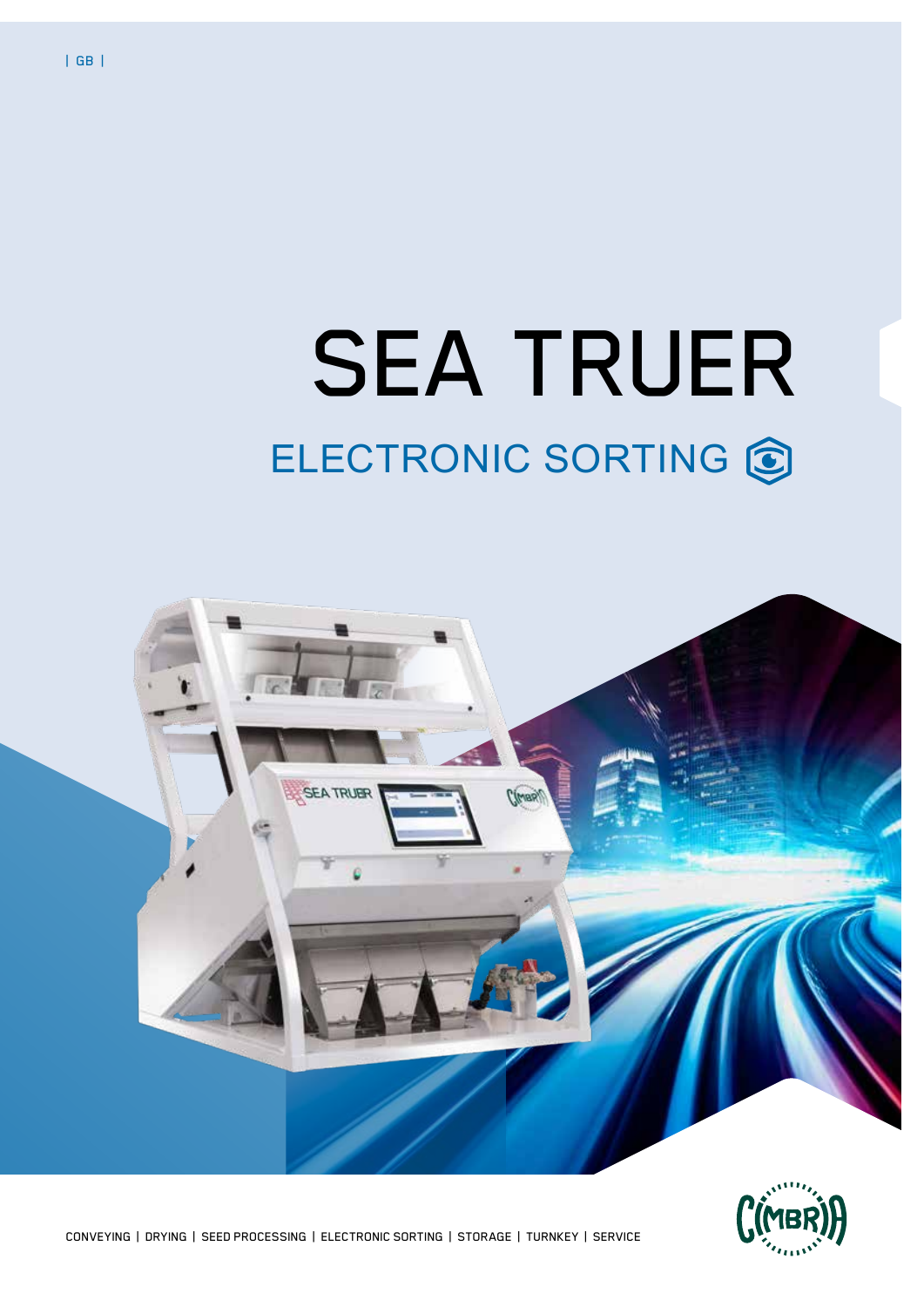

# IN A FAST-MOVING WORLD, THE FULL-COLOR TECHNOLOGY ALWAYS TELLS **SEATRUB** YOU THE TRUTH

#### SEA TRUER

SEA TRUE becomes SEA TRUER, bringing life to a new series of sorters with features never seen before.

For the benefit of our customers, this range of machines combines the extremely high production capacity with a multispectral vision system of RGB full-color and infrared technologies.

SEA TRUER determines and separates even the smallest color and shade differences from almost any bulk commodity, to meet even the strictest food hygienic and healthy requirements of end-products.

Ideal for almost any commodity, SEA TRUER can combine the Full-Color vision system with the NIR and InGaAs technologies

Fruit of 50 years' experience on color sorting technology, SEA TRUER comes to cover the high market segment, whilst keeping reduced the investments.

The name SEA TRUER underlines once more the high professionalism and reliability of our company, whose focus has always been the development of the best technology for automated and intelligent sorting.

CIMBRIA, SEA, AGCO. We are proud to operate in the name of the most reliable brands in the industry, worldwide recognized for their restless innovation and technical excellence.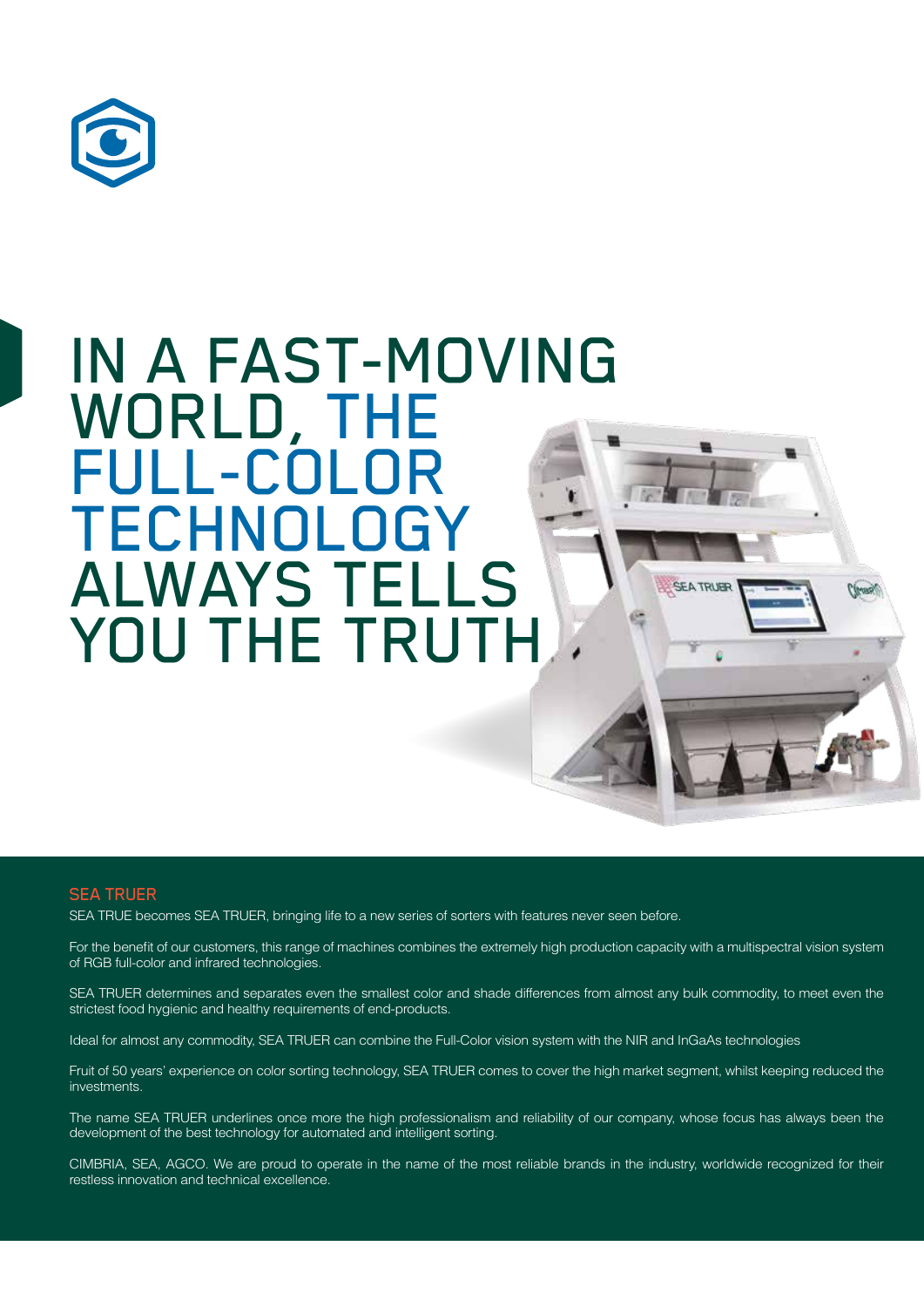### OUR TECHNOLOGY RUNS FAST

#### THE ADVANTAGES OF BEING ALWAYS A STEP AHEAD

Based on Full-Color technology, the SEA TRUER range grants the highest yield and quality on applications such as grains, seeds, coffee, nuts, and other food or industrial products.

Every day our sorting specialists are committed to finding and implementing new solutions to improve the quality of bulk products.

- True Full-Color vision system
- RGB smart cameras
- 0.06 mm optical resolution
- RGB standard version can combine NIR and/or InGaAs
- Best sorting performance
- Most concentrated rejects
- Customized recipe set-up
- Machine adaptability to existing working plants
- Operational reliability
- Minimal maintenance
- Cost-effective technology
- Versatile technology and user-friendly interface

#### FULL-COLOR RGB SMART CAMERAS

- SEA TRUER is equipped with the ultimate Full-Color smart cameras, having Red, Green and Blue (RGB) sensors with 0.06 mm optical resolution on color and shade differences
- By means of photographic acquisition, the sorter image processing system compares the object to user-defined accept or reject elements
- SEA Full-color cameras recognize 16 million individual colors, offering the highest optical resolution on market at the fastest possible speed
- The vision system can convert the RGB values into an HSI color space to "see" the products like the human eye

#### NIR AND INGAAS

- SEA TRUER sorters can be equipped with additional NIR and/or InGaAs cameras, according to the sorting target. In the electronic sorting world, these technologies indicate the infrared area in which the image sensor is performing.
- The NIR cameras optimize the separation of foreign bodies having a similar color of the conforming product, such as stones, sticks, glass and plastic in seeds, grains and coffee.
- The InGaAs technology allows the separation of defects which cannot be visually distinguished, such as the removal of seeds infected by fusarium, contaminated with sclerotium or the separation of hulled and unhulled grains or shells out of nut kernels.

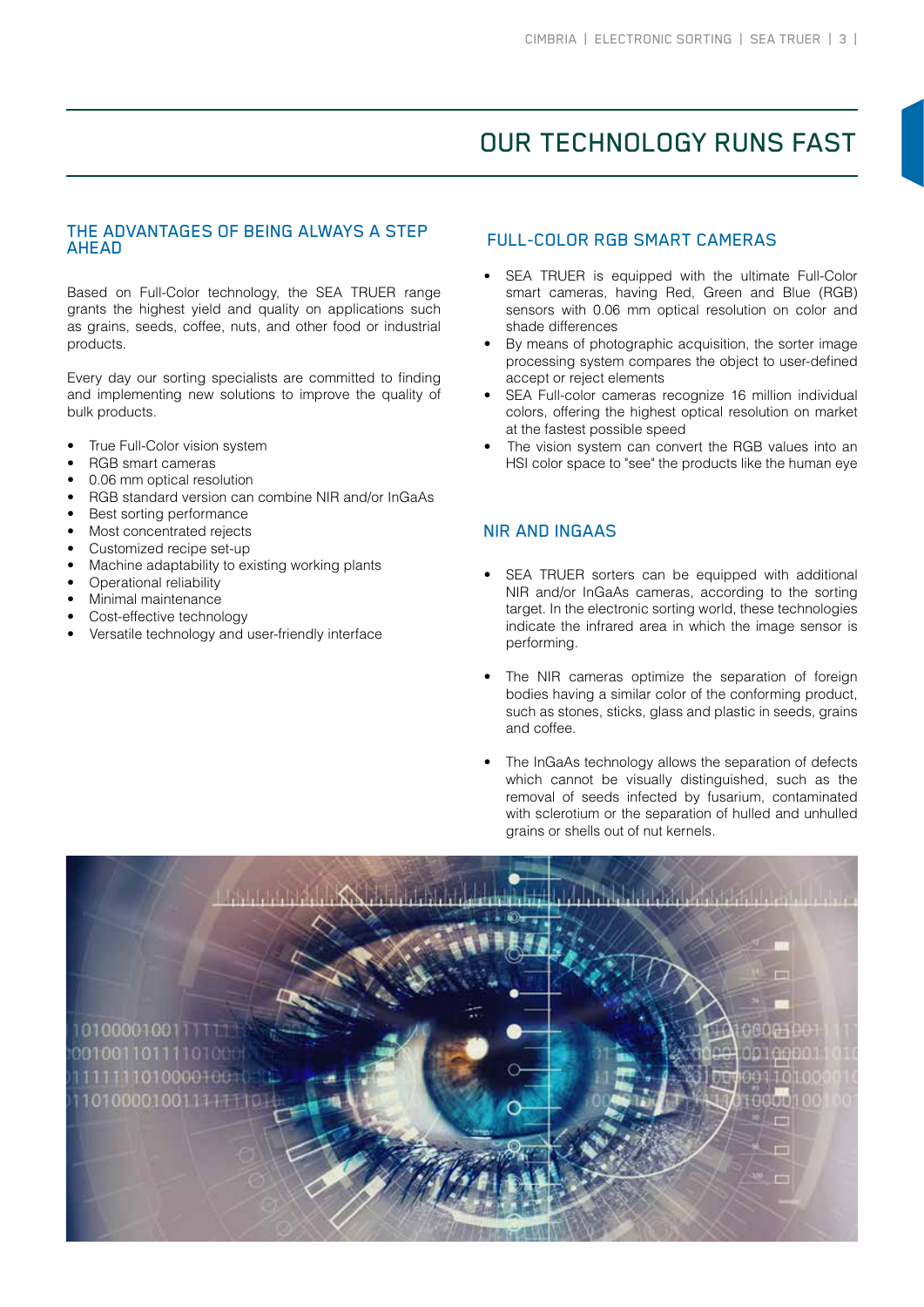

#### 0.06 MM OPTICAL RESOLUTION

- 1 Product in-feed hopper
- 2 Vibrating feeder
- 3 Sloping chute
- 4 Full-Color RGB cameras
- 5 Optional additional NIR and/or InGaAs cameras
- 6 Ejectors
- 7 Accept
- 8 Reject

SEA TRUER sorters can be separated in up to 4 different sections.

The accepted or rejected product can be conveyed to another section of the SEA TRUER to undergo the sorting process additional times.

Reverse sorting and resort versions available.

| <b>CONFIGURATIONS</b>                                   | $T+T$ | $T+TN$ | $T + TR$ | $TN+TN$ | $TR+TR$ | $TN+TR$ |
|---------------------------------------------------------|-------|--------|----------|---------|---------|---------|
| <b>SEA TRUER</b>                                        |       |        |          |         |         |         |
| RGB Full-Color cameras with 0.06 mm resolution          |       |        | $\Delta$ |         |         |         |
| InGaAs additional cameras and InGaAs lighting           |       |        | $\Delta$ |         |         |         |
| NIR (Near Infrared) additional cameras and NIR lighting |       |        |          |         |         |         |
| Remote access and service                               |       |        |          |         |         |         |

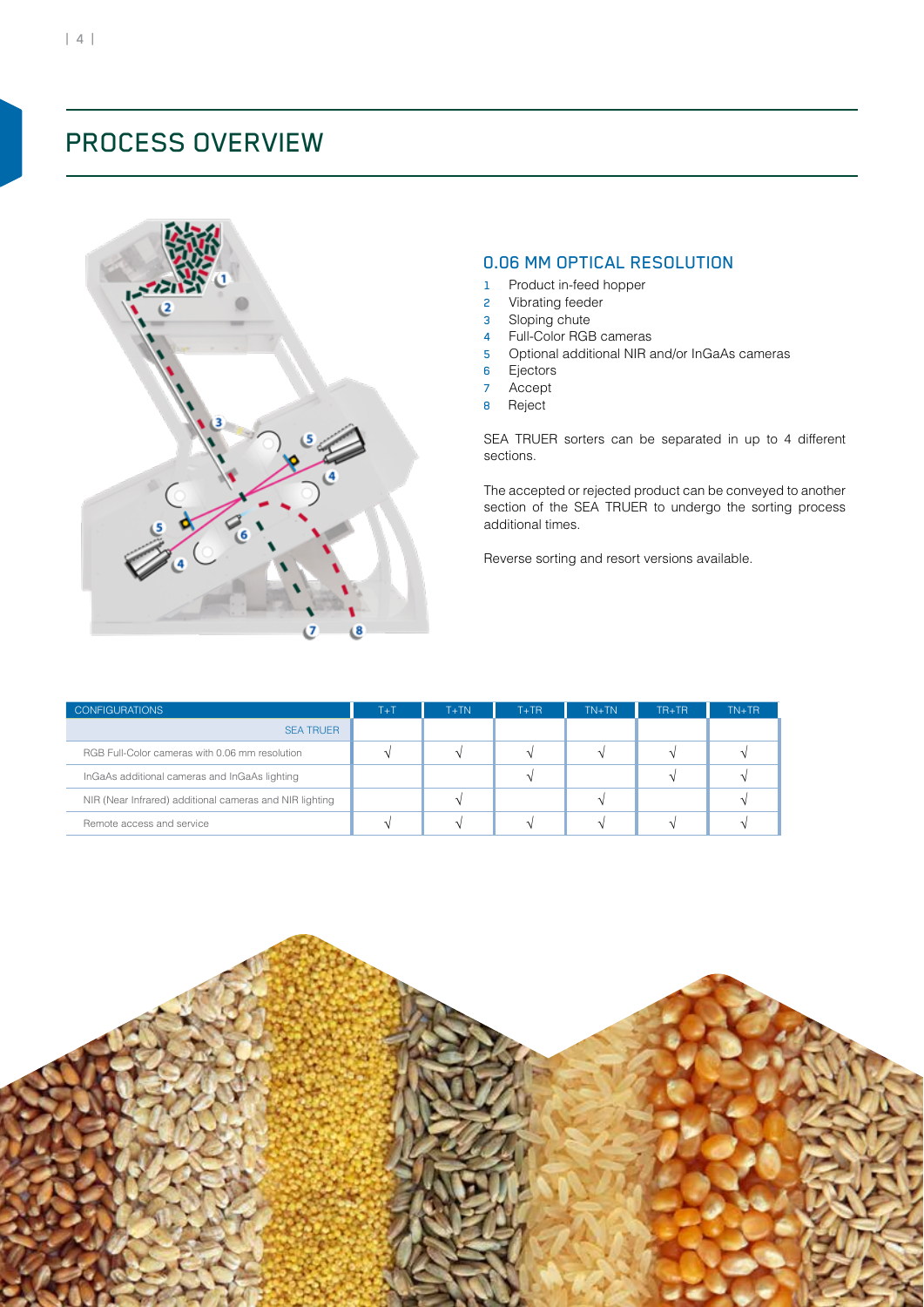# MACHINE RANGE AND TECHNICAL DATA

| <b>MODEL</b>         | <b>TRUER 1</b> | TRUER 1.5 | TRUER 2        | <b>TRUER 3</b> | <b>TRUER 4</b> | <b>TRUER 5</b> | <b>TRUER 6</b> | <b>TRUER 7</b> |
|----------------------|----------------|-----------|----------------|----------------|----------------|----------------|----------------|----------------|
| <b>CONFIGURATION</b> |                |           |                |                |                |                |                |                |
| <b>VIBRATOR</b>      |                | 2         | $\overline{c}$ | 3              | 4              | 5              | 6              |                |
| <b>CHUTE</b>         |                | 1.5       | $\overline{c}$ | 3              | $\overline{4}$ | 5              | 6              |                |
| CAMERAS*             | $2$ to 4       | $2$ to 4  | 4 to 8         | 6 to 12        | 8 to 16        | 10 to 20       | 12 to 24       | 14 to 28       |
| <b>EJECTORS</b>      | 54             | 78        | 108            | 162            | 216            | 270            | 324            | 378            |

\* Data refers to standard configurations.

| <b>MODEL</b>      |           | <b>TRUER 1</b> |            | TRUER 1.5 |       | <b>TRUER 2</b> |       | <b>TRUER 3</b> |       |
|-------------------|-----------|----------------|------------|-----------|-------|----------------|-------|----------------|-------|
| <b>DIMENSIONS</b> | (mm/in)   | mm             | in         | mm        | in    | mm             | in    | mm             | in    |
| <b>WIDTH</b>      |           | 1000           | 39,37      | 1000      | 39,37 | 1600           | 62,99 | 1600           | 62,99 |
| <b>DEPTH</b>      |           | 1690           | 66.54      | 1690      | 66,54 | 1690           | 66,54 | 1690           | 66,54 |
| <b>HEIGHT</b>     |           | 2100           | 82,68      | 2100      | 82,68 | 2100           | 82,68 | 2100           | 82,68 |
| WEIGHT            | (kg/lbs)  | kg             | <b>lbs</b> | kg        | Ibs   | kg             | lbs   | kg             | Ibs   |
|                   |           | 700            | 1544       | 750       | 1654  | 950            | 2095  | 1000           | 2205  |
| POWER CONS        | <b>kW</b> | 1.5            |            | 1.5       |       | 1.5            |       | 1.5            |       |
| AIR CONS AT 4 bar | I/sec     | 8.4            |            | 12.6      |       | 16.8           |       | 25.2           |       |

| <b>MODEL</b>                       |          | <b>TRUER 4</b> |            | <b>TRUER 5</b> |       | <b>TRUER 6</b> |        | <b>TRUER 7</b> |        |
|------------------------------------|----------|----------------|------------|----------------|-------|----------------|--------|----------------|--------|
| <b>DIMENSIONS</b>                  | (mm/in)  | mm             | in         | mm             | in    | mm             | in     | mm             | in     |
| <b>WIDTH</b>                       |          | 2050           | 80,71      | 2050           | 80,71 | 2580           | 101,57 | 2580           | 101,57 |
| <b>DEPTH</b>                       |          | 1690           | 66,54      | 1690           | 66,54 | 1690           | 66,54  | 1690           | 66,54  |
| <b>HEIGHT</b>                      |          | 2100           | 82,68      | 2100           | 82,68 | 2100           | 82,68  | 2100           | 82,68  |
| WEIGHT                             | (kg/lbs) | kg             | <b>lbs</b> | kg             | lbs   | kg             | lbs    | kg             | Ibs    |
|                                    |          | 1150           | 2536       | 1200           | 2646  | 1350           | 2977   | 1400           | 3087   |
| POWER CONS                         | kW       | 2,5            |            | 2.5            |       | 3.5            |        | 3.5            |        |
| 33,6<br>AIR CONS AT 4 bar<br>I/sec |          |                | 42.0       |                | 50.4  |                | 58.8   |                |        |

All the technical data are indicative and may be subject to change. We reserve the right to change them at any time, without prior notice.

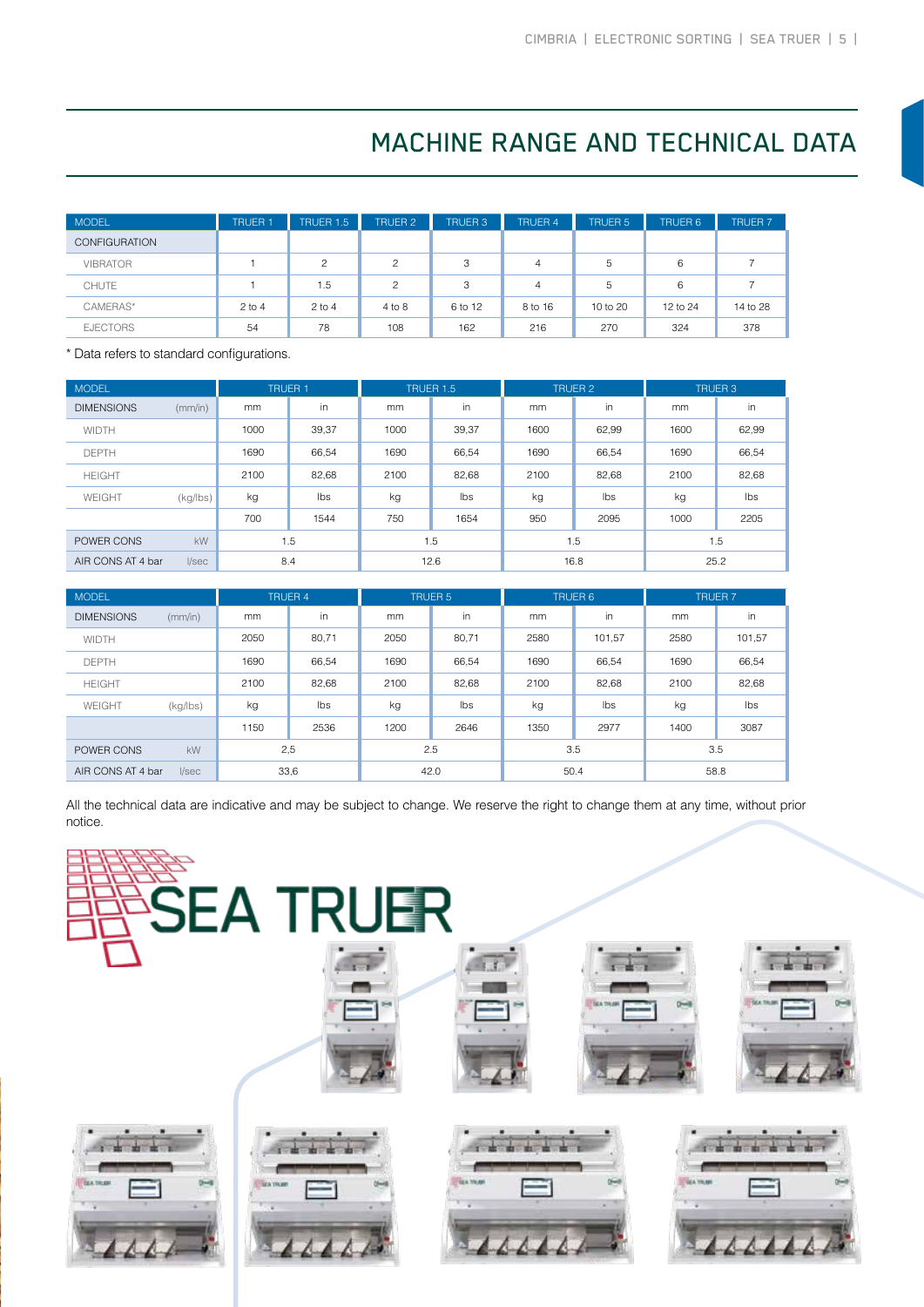### MAIN FEATURES

#### MAXIMUM EMPOWERED PRODUCTION **CAPACITY**

- Available from 1 to 7 chutes to meet any production capacity needs.
- SEA TRUER can be divided in up to 4 different sections working independently
- Reversible chutes with smooth and channeled surfaces

#### CIMBRIA SEA: SPECIALISTS IN THE USE OF THE MOST ADVANCED ELECTRONIC

- The SEA TRUER hardware is organized in easily replaceable electronic boards
- Self-control functions, such as auto-diagnosis and autocalibration keep consistent sorting performances
- Several custom-made sorting recipes can be stored on board
- Software backup possible through USB port

#### CONNECTIVITY AND USER-FRIENDLY

- The Windows 7 embedded graphic interface assures an easy connection to company networks and to remote assistance systems
- Intuitive software interface with 15-inch multi touch color display

#### ULTRA RAPID-FIRING EJECTORS

- State-of-the-art ejectors guarantee the most accurate precision and expulsion, producing highly concentrated rejects.
- SEA TRUER ejectors are guaranteed for more than 2 billion

operating cycles

#### MECHANICAL DESIGN

- Pressurized and conditioned optical boxes prevent dust entering
- An airtight structure prevents dust and product outflow
- Easy product collection and sampling
- Tilting optical boxes for proper cleaning and maintenance
- Pre-arrangement for additional aspiration system

#### **OTHER**

- Customized color (optional)
- CE certification of conformity standard
- Stainless steel versions available



EUROPEAN TECHNOLOGY MADE IN ITALY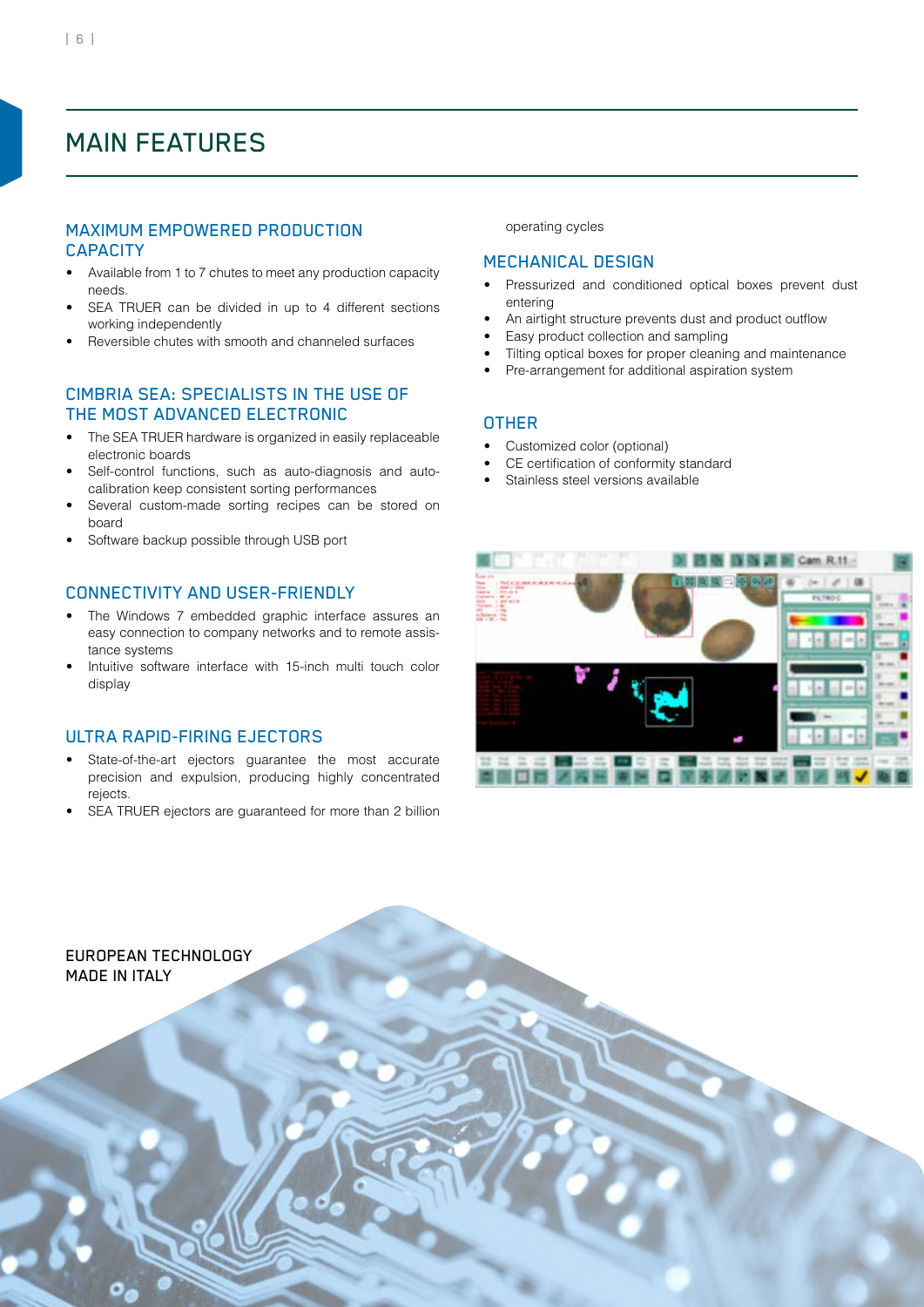## CIMBRIA SEA CUSTOMER CARE



#### YOUR NEEDS, OUR PRIORITIES

CIMBRIA SEA solutions and support ensure that your optical sorter performances are constantly granted at the top level. Our Customer Care offers a wide range of services and spare parts kits for customers who want to be ready for any need at any time.

#### **SERVICE THINKING OF YOU FIRST**

We know the importance of the perfect and continuous operation of your optical sorter in the processing line. For this reason, we have set up our new PRO ("Protection") Maintenance projects, offering 3 service packages to ensure our customers the full protection of their investment. Thanks to our expert service engineers, we grant the best suitable intervention to prevent any possible technical issues that may affect productivity and quality.

#### TECHNICAL ASSISTANCE 24 | 7 | 365 YOUR RELIABLE SUPPORT.

Introducing CIMBRIA SEA technical assistance 24/7 tailored on customers' needs.

Our strong support team offers a permanent remote assistance 24 hours a day, 7 days a week, all year round, on our dedicated Hot Line Number (HLN), providing timely and accurate support. This service is subject to subscription.

#### SPARE PARTS KITS ENJOY | MAINTAIN | EXTEND - SPARE PARTS ADDITIONAL KIT (SPAK)

For the user's maximum peace of mind, we have created 2 kits (Kit 1: Basic and Kit 2: Advanced) and we suggest our customers to keep them onsite as readily available original spares parts.

Thanks to our spare parts kits you enjoy the easy way to resolve a problem, your sorter maintains its value and you extend its lifecycle ensuring that the machine warranty remains valid.

Servicing and spare parts centers available in several countries.

#### UPGRADE KITS OUR VALUABLE FLEXIBILITY

The upgrade kits represent the flexibility of CIMBRIA SEA sorting technology. Whether it is the addition of an extra chute or of a new facility, our expert service team will work with you to find the most suitable solution.